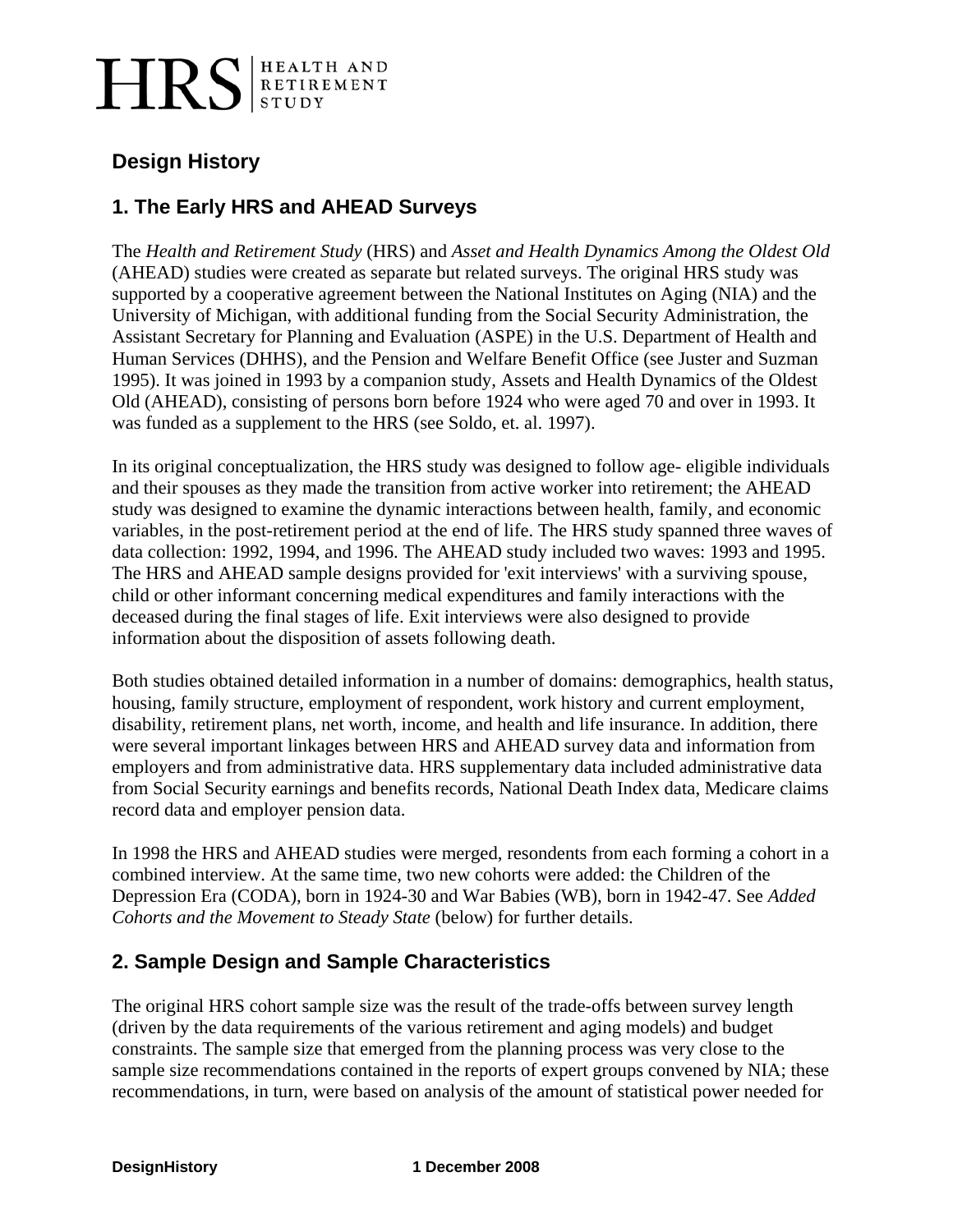various types of analyses. In effect, decisions about sample size (and response rate) resulted from NIA's ability to finance substantially longer interviews than originally planned and budgeted by providing additional resources, thus maintaining the original targets for both sample size and response rates.

#### **2a. Oversamples**

Although sample size for both cohorts was a function of budgetary constraints, sample composition, in terms of the age range and oversample characteristics, resulted from quite different considerations.

Specifically, the project oversight committees (the HRS Steering Committee and the NIA Data Monitoring Committee) regarded the oversampling of blacks as crucial to the success of the study of retirement. Many of the factors that influence retirement decisions are thought to be quite different for blacks than for whites. For example, the influence of family structure is thought to be different because of the greater extent of extended family relationships among blacks. The influence of health conditions is thought to be different because of the substantially greater prevalence of certain types of disease conditions and functional limitations among blacks. Blacks are also less likely to have jobs with private pensions, are likely to have fewer economic resources generally as they approach retirement age, and are less likely to be married than whites. All these conditions suggest the importance of providing a large enough sample of blacks to permit independent analysis on the black population, allowing for different parameter values and different responses to the same economic and other circumstances.

Many of the same considerations apply to the analysis of Hispanics, although less is known generally about Hispanics because of their relatively small numbers in the typical population sample. Both blacks and Hispanics were oversampled at the rate of 2:1 relative to whites, aided by supplementary funding from the NIA Office of Minority Affairs.<sup>[1](#page-1-0)</sup>

HRS investigators also decided to oversample residents of the State of Florida, a decision importantly influenced by the Congressional Appropriation language for HRS, which specified that special attention be given in HRS to areas with "high densities and numbers of older populations". From that perspective, Florida was the obvious location in which to oversample, since other areas having as high an incidence of older households (Arizona) lacked numbers, and areas having equally large numbers (California, for example) lacked incidence. The Florida oversample was supported by special appropriations from the NIA general budget and from the State of Florida.

#### **2b. Women**

 $\overline{a}$ 

One of the weak features of previous retirement studies was the lack of attention paid to women,

<span id="page-1-0"></span><sup>&</sup>lt;sup>1</sup> The oversampling procedure was done differently for blacks and Hispanics. For blacks, we selected Primary Sampling Units (PSUs) with very high densities of blacks and included all residents in the sample, provided they were age-eligible. For Hispanics, where even the highest densities in PSUs were relatively low, we selected only Hispanics by inquiring about ethnicity as well as age-eligibility.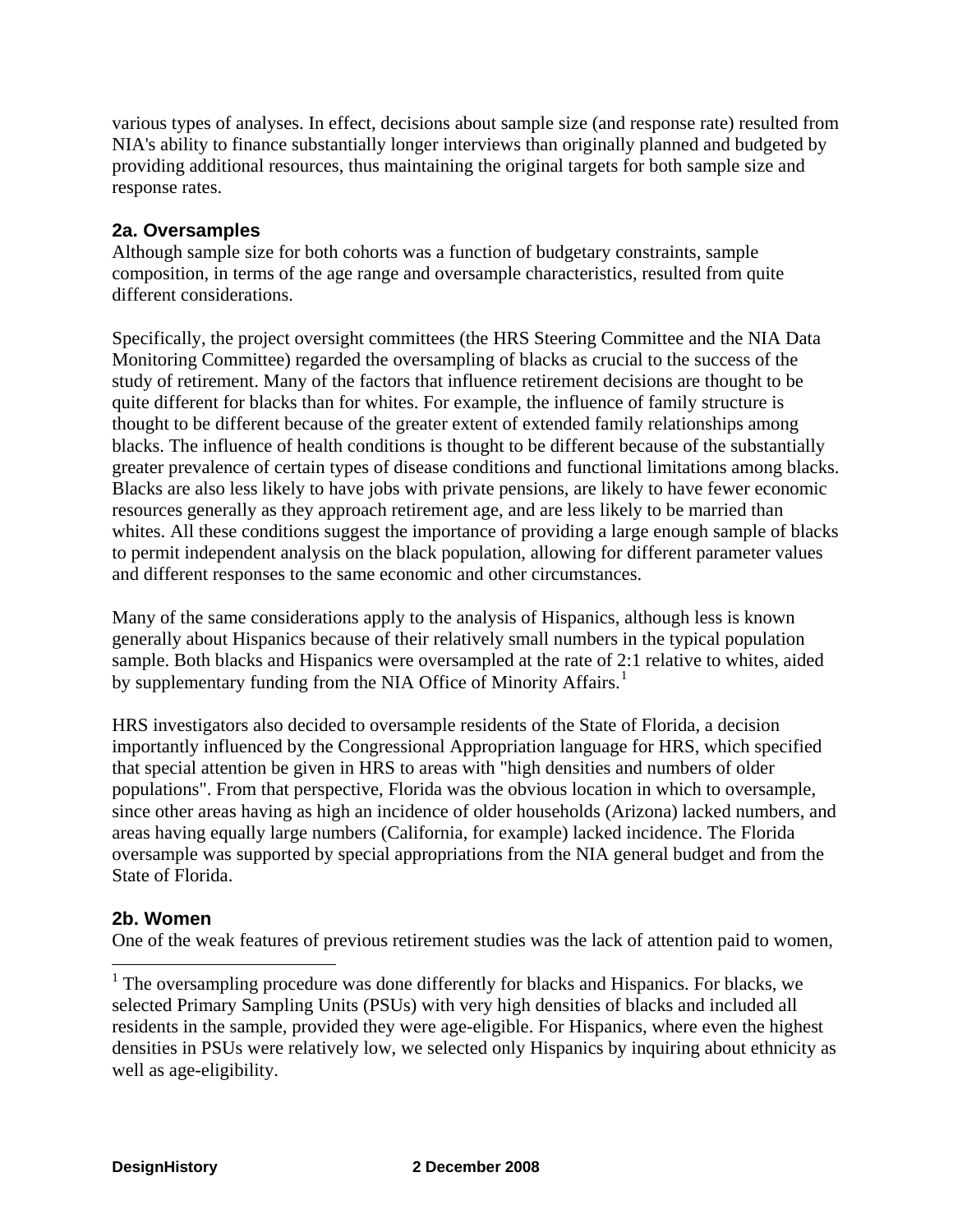and the consequent inability to analyze retirement as a joint decision for couples where both spouses were working. The economy had changed drastically since the last major retirement study in the 1970's, and the prevalence of two-earner families was substantially higher. Thus HRS researchers decided early on to define the sample to include persons who were eligible by virtue of age, and include their spouses regardless of age. The unit of observation became the age-eligible spouse in the sample, while the characteristics of the spouse of an age-eligible person were regarded as an important source of variation that would influence the retirement decision of the age-eligible person. In effect, the characteristics of spouses of age-eligible persons were seen as right- hand-side variables in a retirement function.

#### **2c. Age Range**

The decision about sample age range was one of the most difficult faced in the planning process. On the one hand, it is desirable to begin collecting data for a retirement study before retirement decisions have been made, since recreating retirement decisions *ex post facto* is not analytically satisfactory. This would argue for constructing the age range so that virtually no one had yet made a retirement decision when he or she entered the sample; but collecting extensive data for years prior to retirement is costly.

To take an extreme case, one way to study retirement decisions would be to begin collecting data when people start their work careers in their twenties, and to continue collecting data up through the point when they retire. This would give the analyst a rich array of data over the entire work career, and would clearly represent the best chance for accurately modeling a retirement decision. But the cost of doing this would be extremely high -- one must wait many years, decades at the extreme -- before being able to observe the key variable of interest (the decision to retire), and data collection costs would be incurred for this entire period.

Thus the problem was to pick an age range such that most of the sample had not yet retired, but where the sample was not too much younger than the typical retirement age. After much discussion in the Working Groups, the Steering Committee and the Data Monitoring Committee, it was decided to set the age range for the HRS at 51-61, partly on the grounds that a common age at which private pension plans provided strong retirement incentive was around the mid-50's, and it would be well to collect several years of data prior to that decision point. The best compromise seemed to be the 51-61 age range.

# **3. Survey Content**

This section details some of the more important decisions made by the four expert Working Groups concerned with survey content: Labor Force Participation and Pensions, Health Conditions and Health Status, Family Structure and Mobility, and Economic Status. Some innovative features of the HRS design are also discussed.

## **3a. Labor Force Participation and Pensions**

The HRS was fortunate in being able to build on the designs of the NLS, PSID and RHS, all of which dealt extensively with the measurement of work and job characteristics relevant to retirement decisions. Among decisions relating to data quality in this area were those involving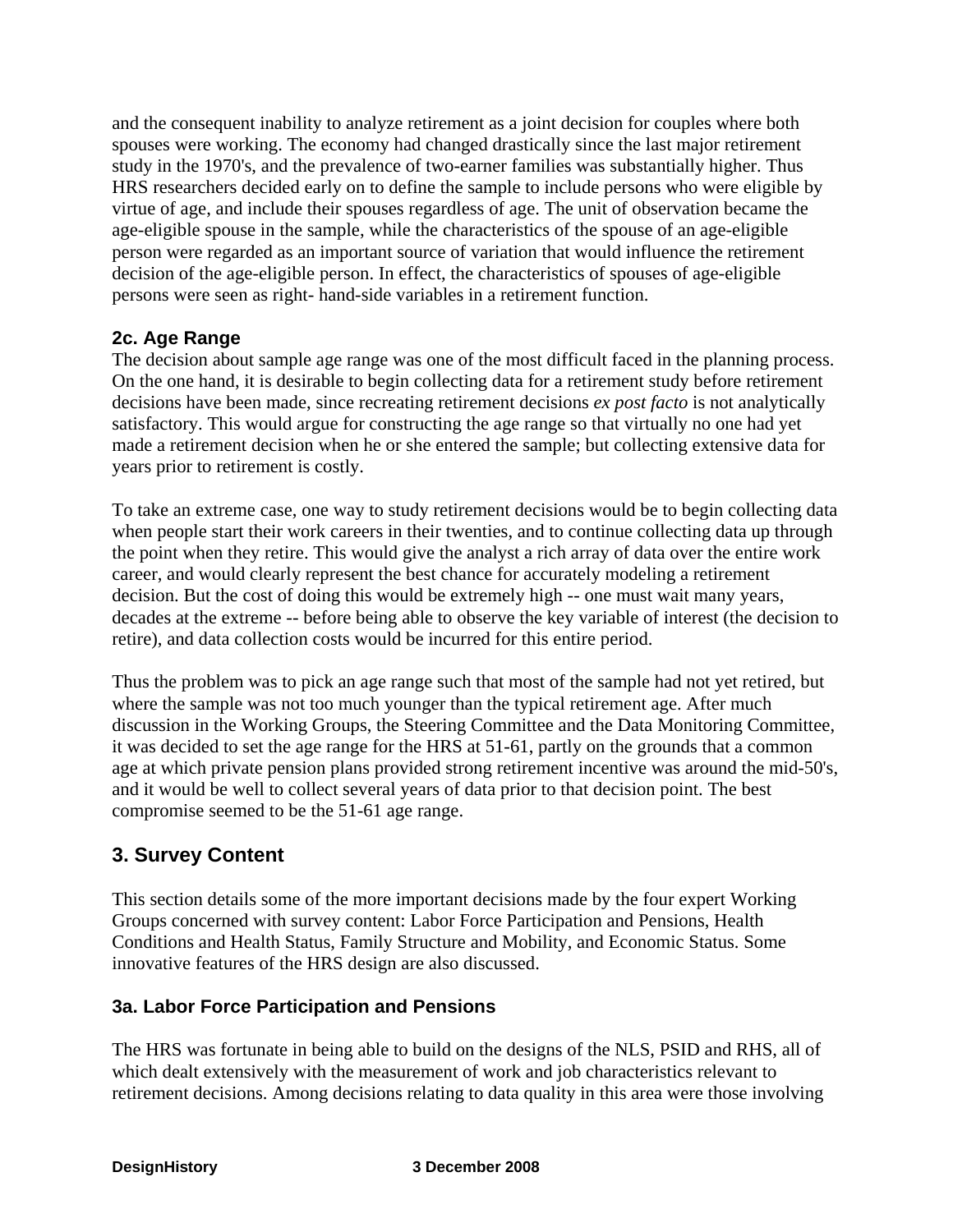job demands and characteristics, characteristics of employer pension plans, assessment of hours flexibility, and laying the groundwork for a reliable longitudinal work history.

- **Job Characteristics.** The labor supply literature contains many measures concerned with job demands and job characteristics. The problem for the Working Group was to select from this very large array. The solution generally was to identify measures that seemed to be most strongly related to labor supply decisions in other studies. This approach did not work for cognitive job demands, where the existing measures are relatively sparse. The labor literature, by and large, assumes that jobs are typified by manufacturing activities that place heavy stress on physical characteristics, much less so on jobs where the primary requirements are cognitive. Thus the committee had to develop new items dealing with eyesight and memory, requirements for concentration or attention, for interpersonal skills, for analysis of data, etc.
- **Pension Characteristics.** To analyze the effect of pension plan provisions on retirement decisions, it is necessary to collect data on pension plans from all employers providing such plans to respondents, whether an HRS respondent is actually receiving pension benefits or is still making pension contributions. Descriptive data was collected on all pension plans for any current job the respondent held, for the most recent employer for a respondent not currently working and for the next most recent job held by either working or non-working respondents.

HRS relied heavily on the analysis of pension plans developed in conjunction with the Survey of Consumer Finances (SCF), particularly the sequence developed for the 1989 SCF. These question sequences provided detailed characteristics of both defined benefit and defined contribution pension plans, and information on early retirement possibilities and incentives. As with the SCF pension data, HRS collected Summary Plan Descriptions from the employers of respondents included in pension plans, then coded the relevant formulas used to derive defined benefit schedules. Pension benefits based on pension plan provisions have been generated (Gustman, Mitchell, Samurek, Steinmeier 1998).

- **Hours Flexibility.** Labor economists are in general agreement that the degree of flexibility in work hours is an important factor in retirement decisions. The common view is that most jobs do not have any flexibility in work hours, and that the absence of such flexibility constitutes an important reason why people leave the work force. HRS was designed to provide extensive measures with which to test the influence of hours flexibility on labor supply.
- **Longitudinal Features.** Two important issues related to longitudinal analysis are worth noting in this brief overview. First, tracking job changes between waves of a longitudinal survey has long proved to be difficult: respondents report that they have changed employers when they appear not to have and vice versa; they report changes in work responsibility when it appears that no change has taken place, etc. The best solution was to identify the Wave 1 job precisely, including the job title and the name and location of the employer. Then in subsequent waves, the interviewer would not have to ask whether the respondent had changed employers, but could say something like: Our records indicate that you were working for the XYZ Company in location A. Are you still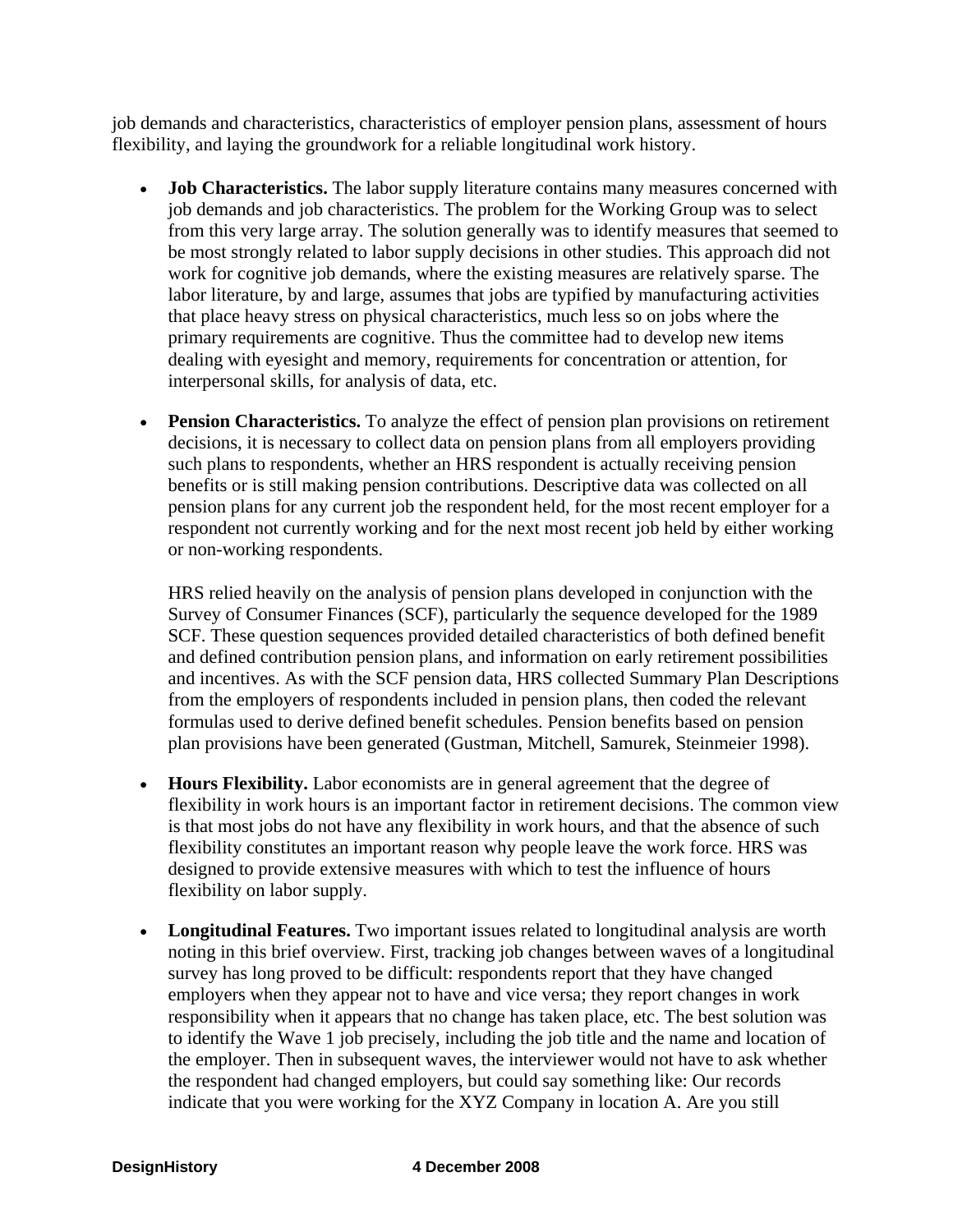working for that employer? A respondent might answer that the records were wrong, but starting off with an actual name and location of an employer helps to extract a more accurate job history between waves of longitudinal surveys.

#### **3b. Health Conditions and Health Status**

• **Work, Health and Causality** One frequent criticism of past surveys on retirement decisions is the inability of the data to establish causality in the relation of health problems and work. The relationship can go in either direction: it is possible that poor health status discourages work, leading people to leave the work force early through retirement or disability, or it is possible that the assertion of poor health constitutes an acceptable rationale for a male in his middle 50s to leave the work force. Thus true causality is difficult to untangle if respondents to a survey are asked to relate health conditions to work status.

There is no guarantee that causality can be firmly established from any survey design. Nevertheless, we deliberately placed questions exploring health conditions and functioning status very early in the survey, ahead of questions relating to work and jobs. The hope was that putting health status and conditions early would make it less likely that respondents who had left work but were actually in good health would refer to adverse health conditions or adverse functioning when they reported on their health status. And in the panel, dating major health transitions along with work transitions will provide additional opportunities to establish causality.

• **Functioning Status vs. Disease Conditions.** Another controversial issue is whether to measure health status in terms of function or in terms of epidemiology. Function involves asking people about their physical ability to do various tasks, while epidemiology asks about the nature of various medical conditions that might result in functional impairment, sooner or later.

One big difference between functional measures of health and epidemiological measures is that the functioning measures can involve a degree of adaptation to medical conditions, while description of the medical condition itself tells us nothing about adaptation. In general, the Health Conditions and Health Status Working Group was persuaded that the most important dimension to measure was functional health, not disease epidemiology. Some potential users of the data took a different view: that a basic inventory of important medical conditions would not only satisfy the demands of an important class of analytic users, but might also be less susceptible to misreporting because of the causality problem involving the relation of health to work. That is, it may be simpler for a respondent to misreport functioning limitations than to misreport the presence of a heart condition, a stroke, an asthma problem, etc. The Working Group developed a rich set of measures of functional health, going well beyond basic activities of daily living (ADLs) to higher level functioning -- running, climbing stairs, etc. Instrumental ADLs (managing money, using the telephone) were also included. A disease inventory with measures of severity was included, as were various types of health behaviors -- smoking, drinking, exercise, etc.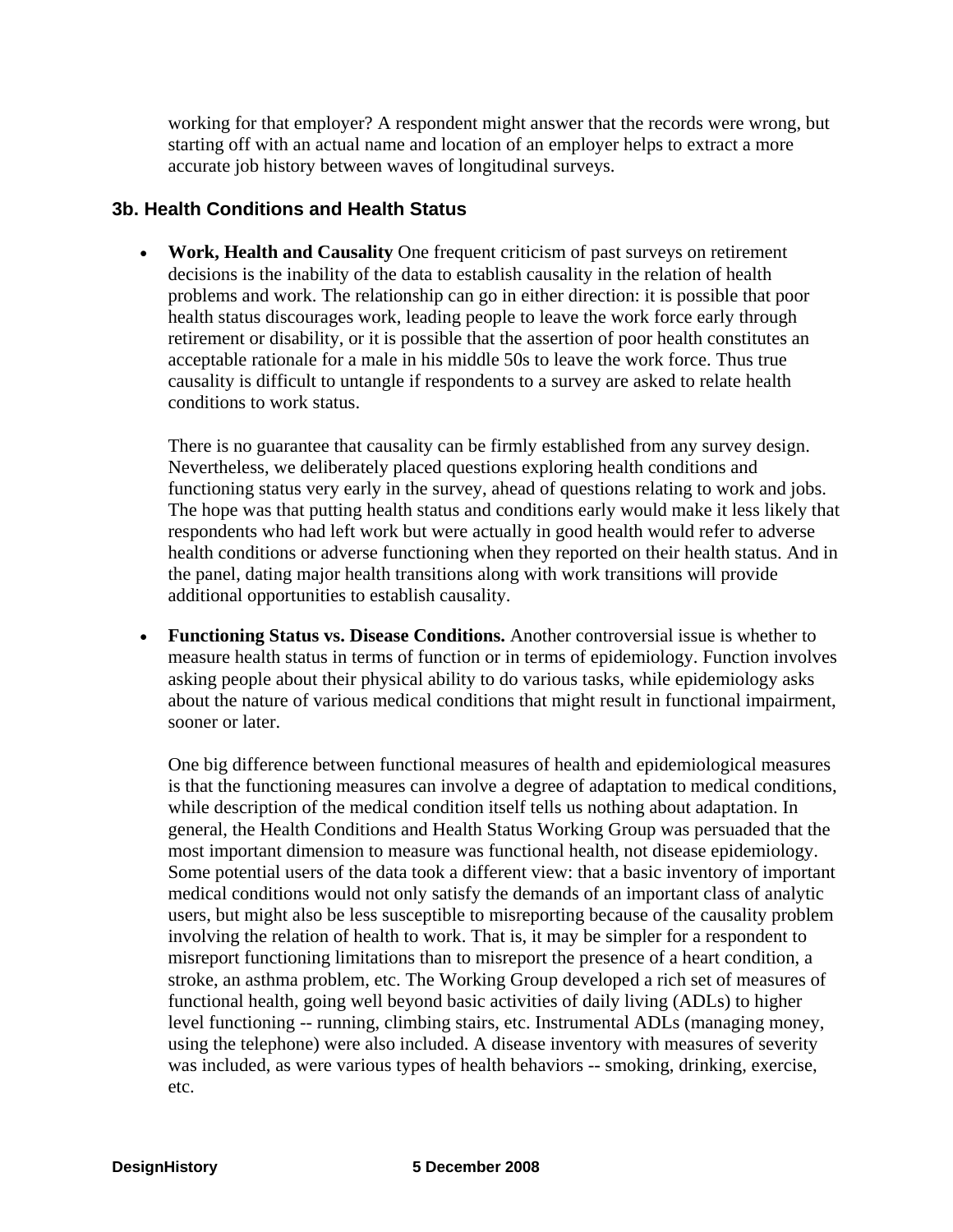• **Cognitive Measures.** Another important issue facing the Health Conditions and Health Status Working Group was the development of cognitive measures, since it was widely agreed that mismatches between cognitive capacity and the cognitive demands of jobs was at least as important a reason to leave the work force as mismatches between the physical demands of jobs and physical functioning. But there is little survey experience with the measurement of cognitive capacity. After extensive discussion with experts from a variety of disciplines, a few meta-memory measures were included, and a recall and delayed recall test of memory, a battery measuring crystallized intelligence, and a depression scale were included. These are some of the most innovative measures included in the HRS.

## **3c. Family Structure and Mobility**

A distinctive design features of the HRS is the amount of attention paid to extended family structure. Extended families create the possibility that HRS respondents will be at risk for one of two possible types of events -- having to provide personal care for frail parents, which would tend to push people out of the work force, or having to provide financial support for either children or parents, which would tend to keep people in the work force. Mapping out the extended family structure of HRS respondents is one of the important ways in which the HRS database has analytic potential that goes beyond past databases. These data are expensive to collect. They represent a major HRS investment that should have an especially high payoff in understanding the work behavior of older women.

The HRS includes economic and demographic information about respondents' children, including their geographic proximity, about the health and economic status of respondents' (and spouse's) living parents, and about the economic status, family structure and proximity of respondents' (and spouse's) siblings. Information was also collected about transfers of both money and time to test various theories of the motivations underlying transfers among kin. These data are important for understanding how middle-age families allocate resources to competing generations within the family. Over time, HRS will enable researchers to study reciprocal flows of support from children and the effect of these transfers on the parent-donor labor supply.

Finally, by providing information on the needs of elderly parents and the circumstances of the respondents' siblings, HRS provides an unprecedented opportunity to model the division of labor among adult children in providing assistance to elderly parents.

#### **3d. Economic Status**

As was the case with job characteristics and pensions, HRS had the benefit of a number of surveys in which both income and assets had been measured with a high degree of success. The PSID design for estimates of net worth was particularly useful as a guide, and we modified the SCF design for measurement of income.

• **Expenditures.** One issue facing the Economic Status Working Group was the degree to which the survey should attempt to collect data on expenditures. The need for such data in an important class of economic models is easily demonstrated: theories of life-cycle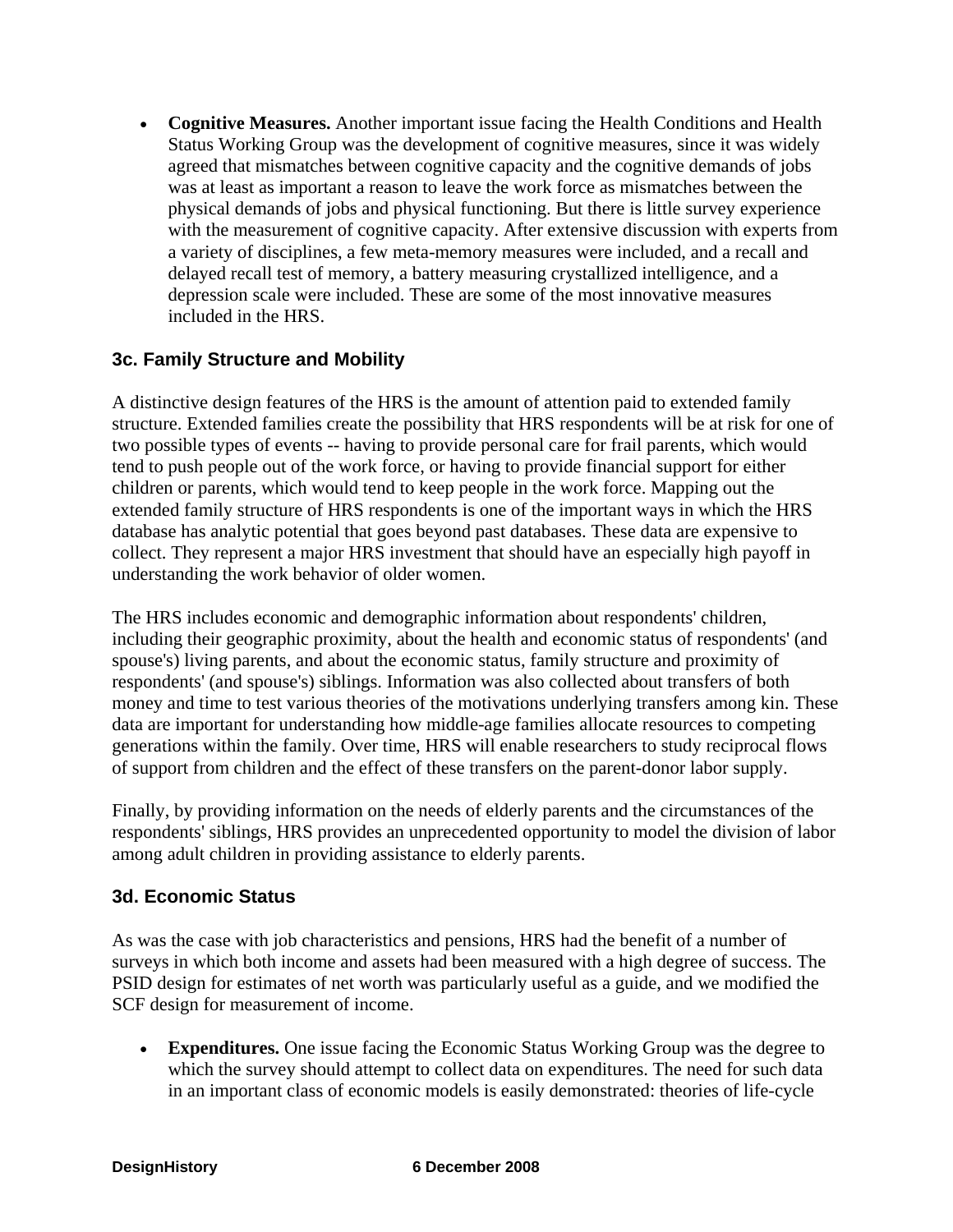behavior involve models that look at change in expenditure as a function of both income and asset position. Available resources prohibited the collection of exhaustive expenditure data. Instead, PSID methodology was used to collect expenditures on food, both eaten in the home and eaten out, and on utility costs associated with dwellings along with some data on housing expenditures relating either to mortgage payments or rental payments.

• **Indirect Estimates of Consumption.** The HRS economic status data have the potential to provide substantially greater leverage in modeling spending and asset accumulation decisions than previously available. As HRS develops longitudinally, the plan is to remeasure net worth, either every two or four years, and at the same time to include variables that distinguish the capital gains component of net worth from the saving component. Such a module of survey questions exists and has been used on both PSID and SCF, although little analysis has been done with the resulting data. But the HRS data set has, on a biennial basis, change in net worth divided into a capital gains and a savings component, along with income. This has the potential for developing indirect estimates of expenditures and expenditure change -- estimates with a good deal of potential analytic power in life-cycle models of saving behavior.

## **4. Added Cohorts and Movement to Steady State**

The development of the Health and Retirement Study conforms to the original research proposals that were submitted to NIA to fund the first five years of the project. In preparing for the submission of the continuations grant to NIA for years 6-10, a set of discussions took place among the HRS research staff, the HRS Steering Committee, and members of the NIA Data Monitoring and Design Committee about the long-term future of the project. For reasons detailed below, these discussions led to the view that an important scientific goal should be the evolution of the HRS and AHEAD studies into a single ongoing survey that would be continually representative of the complete U.S. population over the age of 50.

This goal led to three major decisions:

- to merge the questionnaires into a single instrument for all cohorts;
- to add two new cohorts now and additional cohorts every six years in the future; and
- to merge the field operations into a single field period.

Before discussing these in detail it is probably worth saying a bit more about the reasons why the steady state plan evolved from the original design.

#### **4a. Rationale for the Steady State Design**

It is useful to contrast the idea of a "steady-state" HRS with an alternative design such as the old Retirement History Survey (RHS), which followed a single cohort of individuals initially aged 58-63 through retirement and was then discontinued. If preferences, technologies, prices, public policies and culture were stationary over time and across cohorts, the RHS could serve as a perfectly adequate source of data for research on health and retirement for all time: we would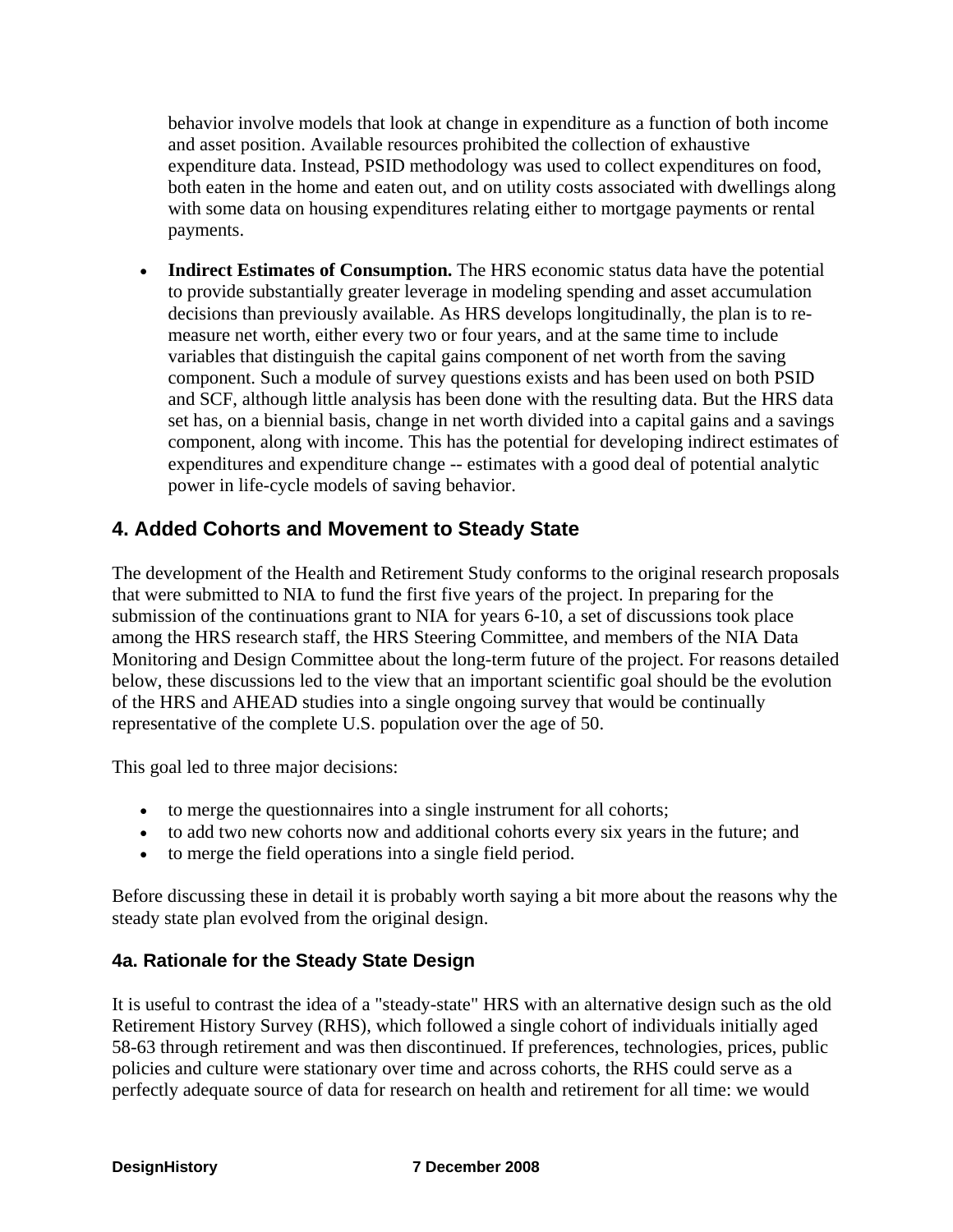currently be observing changes in the average or mean outcomes of variables of interest, conditional on changes in the distribution of the exogenous variables that determine outcomes. Obviously, however, the real world departs dramatically from stationarity. Indeed, the original motivation for the HRS came from the universal agreement among researchers and policy makers that the RHS had become obsolete, so it was incapable of addressing the scientific and policy concerns of the 1990s and beyond.

Similarly, if the HRS and AHEAD remained as discrete surveys of specific cohorts they, too, would suffer obsolescence. Indeed, for several important questions, these surveys lose their relevance surprisingly quickly. The reason is that a scientific understanding of responses to changes in constraints facing individuals that occur in calendar time, such as changes in policy, legal changes, macroeconomic events, new diseases and medical technologies, requires us to be able to contrast behavior before and after the policy change.

In general, it is difficult to predict with any precision what policy changes will be made or when they will be made. At the beginning of the Clinton administration, a major health care reform appeared to be imminent; subsequently the prospect of changes in Social Security, Medicare, and inheritance taxes appeared more likely. As scientists, we would like to study the reactions to policy changes that actually occur. It now appears that innovations in health care financing are taking place more at the state than at the national level and that rapid changes in the organization of health care and health insurance are being generated much more by the private sector than by government initiative.

As another example, the dramatic rise and subsequent fall of stock prices over the past ten years has altered the wealth of HRS households with and without defined contribution pension plans. Moreover, the end to the expanding economy of the 1990s has had a substantial effect on the perceived degree of job security of respondents. These changes have provided an intriguing opportunity for cross-sectional, intertemporal, and cross-cohort studies of policy effects and the effects of economic change on retirement and asset accumulation.

Some important policy changes can be predicted. For example, future changes in Social Security are already written into law. Cohorts from 1938-43 will experience a transition involving a change in the Social Security Law applying to 62 year olds in the year 2000 which increases the retirement age from 65 to 66 and reduces early retirement benefits from 80% to 75% of PIA. If the HRS is representative of the U.S. population over age 50, analysts will be able to compare the effects of this change in the Social Security law on the behavior of pre- transitional, transitional, and post-transitional cohorts.

The capacity to study the effects of expected and unexpected changes in policy, the economy, or the society in a timely way is a major strength of repeated cross-sectional samples such as the Current Population Survey and, over longer periods, the decennial Census. The weakness of such surveys is that they cannot follow the impact of such changes on any given individual. A steady state HRS has the advantages of the CPS in understanding the effects of period changes together with the ability of analyze (comparative) life cycle dynamics.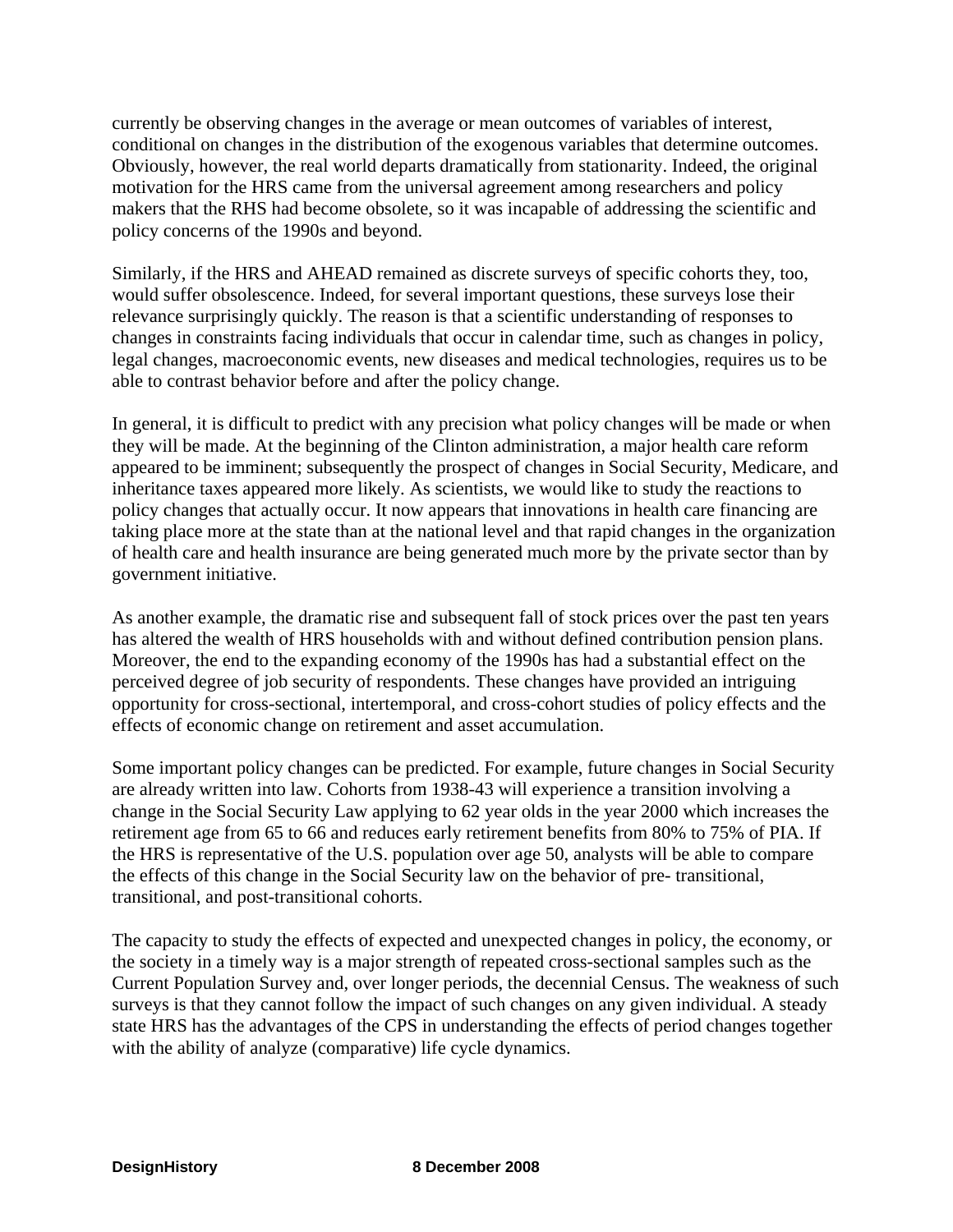The addition of new cohorts to the HRS also enables researchers to use cross-cohort designs to study the impact of important social trends such as the implications of growing marital instability and fertility decline on the financial well-being of the older population, changes in the distribution of income and wealth by gender, and changes in their reliance on help from children and siblings. Recent findings by Kenneth Manton and his colleagues (Manton, Corder and Stallard, 1997) of decreases in disability at very old ages raise important and intriguing questions about trends in disability at younger ages that can be assessed using from cohorts represented in the HRS.

#### **4b. Merging the Questionnaires**

As noted above, the goal of creating a single steady state study led us to three important decisions. The first was to make a single questionnaire for all cohorts. This step was needed because HRS and AHEAD had begun as separate studies in which questions were not always asked in precisely the same way. In addition, the baseline AHEAD survey was less detailed, especially on employment and income, than the corresponding HRS baseline. Finally, as noted above, the fact that members of a given cohort may participate in different numbers of survey waves means that we must be especially careful to preserve intra-cohort comparability.

The task of merging the two questionnaires began with the design of the questionnaire for AHEAD 1995, which was made to conform to the HRS 1994 questionnaire, even when such changes led to some differences between the first and second wave of the AHEAD survey. This task was completed with the questionnaire for HRS 1996. Table 1 provides a summary of the content of the HRS 1996 questionnaire together with the corresponding sections of the AHEAD 1995 and HRS 1994 questionnaires. The comments in the final column indicate where the sections of the two questionnaires tend to be the same and where they differ.

| <b>AHEAD</b><br>1995,<br><b>HRS 1996</b><br>Section | Topic                | <b>HRS</b><br>1992<br>Section | <b>HRS</b><br>1994<br>Section | <b>AHEAD</b><br>1993<br>Section | Comparison<br>of HRS 1994,<br>AHEAD 1993 |  |
|-----------------------------------------------------|----------------------|-------------------------------|-------------------------------|---------------------------------|------------------------------------------|--|
| $\mathbf{A}$                                        | Demographics         | $\mathbf{A}$                  | $\mathbf{A}$                  | $\mathbf{A}$                    | Very similar                             |  |
| B                                                   | <b>Health Status</b> | B                             | B                             | B                               | Similar                                  |  |
| $\mathcal{C}$                                       | Cognition            | L                             | $\mathbf C$                   | $\mathbf C$                     | <b>AHEAD</b> easier                      |  |
| PC                                                  | Proxy<br>Cognition   |                               |                               |                                 |                                          |  |
| D                                                   | Family<br>Structure  | E                             | E                             | D                               | Some differences                         |  |
| E                                                   | <b>Health Care</b>   | B                             | B                             | E                               | Different                                |  |

*Table 1: Comparison of HRS and AHEAD Sections*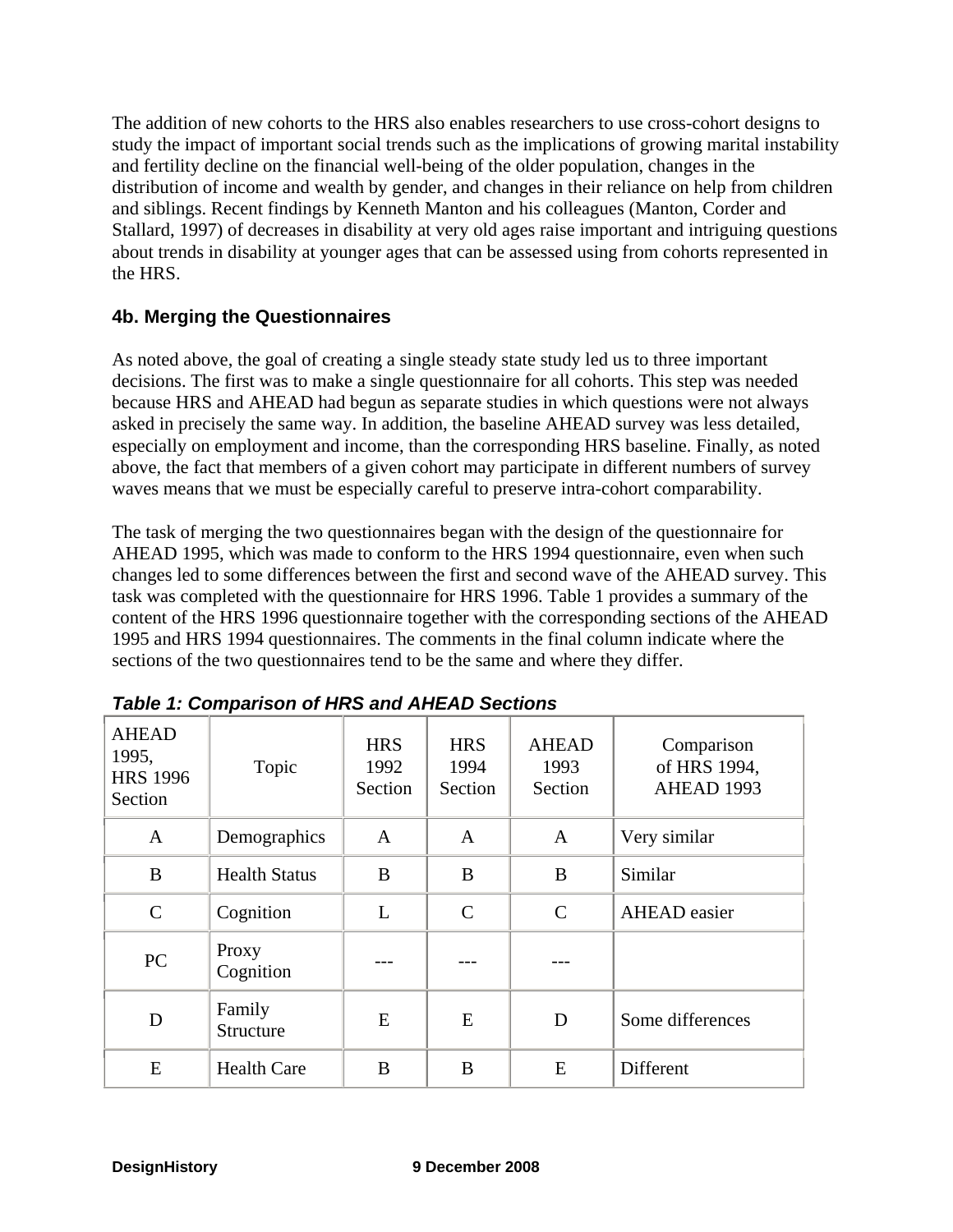| E           | ADL/IADL           | $\bf{B}$     | $\bf{B}$       | E            | Different                           |  |
|-------------|--------------------|--------------|----------------|--------------|-------------------------------------|--|
| $\mathbf F$ | Housing            | D            | D              | $\mathbf{F}$ | Very similar                        |  |
| G           | Employment         | $\mathbf{F}$ | $\overline{F}$ | G            | HRS more detail                     |  |
| GG          | Last Job           | $\mathbf G$  |                |              |                                     |  |
| <b>GH</b>   | Job History        | H            |                |              |                                     |  |
| GD          | Disability         | $\mathbf{J}$ | J              |              |                                     |  |
| H           | Expectations       | $\bf K$      | $\mathsf{C}$   | H            | $HRS=AHEAD + Jobs$                  |  |
| $\bf J$     | Assets             | M            | K              | $\bf K$      | Very similar                        |  |
| $\mathbf J$ | Assets<br>Buy/Sell | M            | $\mathbf{V}$   |              | AHEAD 1995 adopt<br><b>HRS 1994</b> |  |
| J           | Detailed<br>Income | $\mathbf N$  | $\mathbf N$    | $\bf J$      | <b>AHEAD</b> less                   |  |
| $\mathbf R$ | Insurance          | $\mathbf R$  | $\mathbf{R}$   | $\mathbf R$  | <b>AHEAD</b> longer                 |  |
|             | Widowhood          | S            | S              |              |                                     |  |

#### **4c. New Cohorts**

The second major decision required to achieve the goal of a steady state sample of the 50+ population was to add two new groups in 1998. These were the "War Baby" cohort born in 1942- 47 which is just entering its 50s, and the "Children of the Depression" or CODA cohort born in 1924-30 which entering its 70s. When combined with the existing HRS cohort, born in 1931-41, and AHEAD cohort, born in 1890- 1923, HRS 1998 represents all cohorts born between 1890 and 1947. We also plan to continue surveying members of each cohort at two year intervals from the time they enter the study until death and, at six year intervals, we plan to add the six year birth cohort that is 51-56 years of age in that year. This plan is depicted graphically in Figure 1. For example, under the steady state plan the "Early Boomers" who were born in 1948-53 will be added in 2004, and the "Baby Boomers," born in 1954-59, enter the study in 2010.

One problem that we faced in implementing the steady state plan is that, in the short run, the addition of new cohorts might have substantially increased the total number of interviews beyond the roughly 21,000 interviews conducted every two years with the original HRS and AHEAD cohorts. This would have increased the total expense of the survey beyond our budget. The solution to this problem is to sample the new cohorts at sixty percent of the rate at which the initial HRS and AHEAD cohorts were sampled. (By way of comparison, the original cohorts were sampled at approximately the same density as the Current Population Survey.) The age distribution of sample members from all cohorts is given in Figure 2. As can be seen from the figure, previously age-ineligible spouses of the HRS and AHEAD cohorts who were born in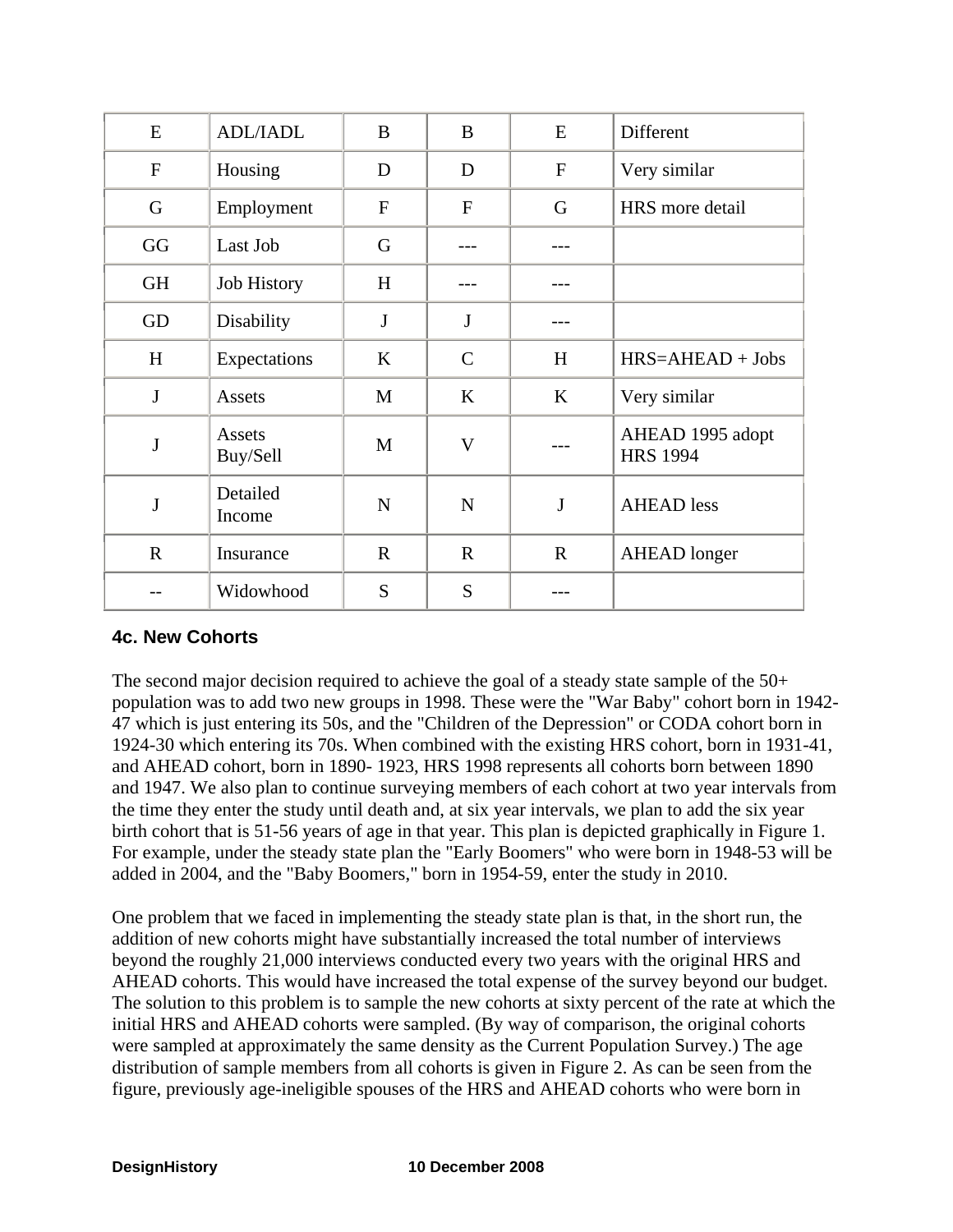1924-30 or 1942-47 become age-eligible members of the expanded survey in 1998. This means that the number of new respondents needed to attain the planned representation of these cohorts is less than sixty percent of the HRS sampling density.

Estimated sample sizes of the various cohorts in the merged HRS-98 are presented in Table 2. We conducted about 23,000 interviews during the 1998 field period. These include longitudinal interviews of 11,302 respondents in the fourth wave of HRS and 6337 respondents in the third wave of AHEAD. To these, we added 2,128 baseline interviews of persons in the CODA cohort and their spouses and 3474 individuals in the War Baby cohort and their spouses. The rows of Table 2 show the estimated sample sizes for each birth cohort. As we have already seen in Figure 2, these samples are composed of a mix of initially age- eligible persons who were recruited into the original HRS or AHEAD samples on the basis of their year of birth and originally ageineligible spouses who have become age-eligible when members of their birth cohort are added to the study. Given the plans for a steady state HRS depicted in Figure 1, eventually all spouses will become age-eligible. For example, many of the 1126 spouses born after 1948 will become age-eligible in 2004 when the Early Boomers enter the study.

| Cohort<br>Name          | <b>Birth Year</b>    | Total | Longitudinal<br>Interview |                | <b>New Cohort Baseline</b><br>Interview |            |
|-------------------------|----------------------|-------|---------------------------|----------------|-----------------------------------------|------------|
|                         |                      |       | <b>HRS</b>                | <b>AHEAD</b>   | <b>CODA</b>                             | War Babies |
| <b>AHEAD</b>            | 1890-1923            | 5733  | 108                       | 5625           |                                         |            |
| <b>CODA</b>             | 1924-30              | 3591  | 853                       | 610            | 2128                                    |            |
| <b>HRS</b>              | 1931-41              | 8494  | 8420                      | 74             |                                         |            |
| War Babies              | 1942-47              | 3779  | 1057                      | 21             |                                         | 2701       |
| <b>TBD</b>              | $1948+$              | 1126  | 346                       | 7              |                                         | 773        |
| <b>TBD</b>              | Not Yet<br>Allocated | 518   | 518                       | $\overline{0}$ |                                         | 0          |
| <b>Total Interviews</b> |                      | 23241 | 11302                     | 6337           | 2128                                    | 3474       |

*Table 2: HRS 1998 Estimates of Sample Size by Cohort and Interview Type* 

#### *Source: Preliminary calculations by Steve Heeringa, ISR*

One unavoidable implication of this sampling plan is that members of a given cohort will vary in the number of survey waves that they receive. In 1998, for example, we see that over one quarter of the War Babies cohort are spouses of the HRS cohort who received the fourth wave longitudinal interview while the other three quarters were new members of the study who received a baseline questionnaire. A less important implication of the sampling plan is some ambiguity about nomenclature in the steady state HRS. Most current users refer to HRS in terms of the age-eligible persons, aged 51-61, and their spouses who entered the study in 1992 and